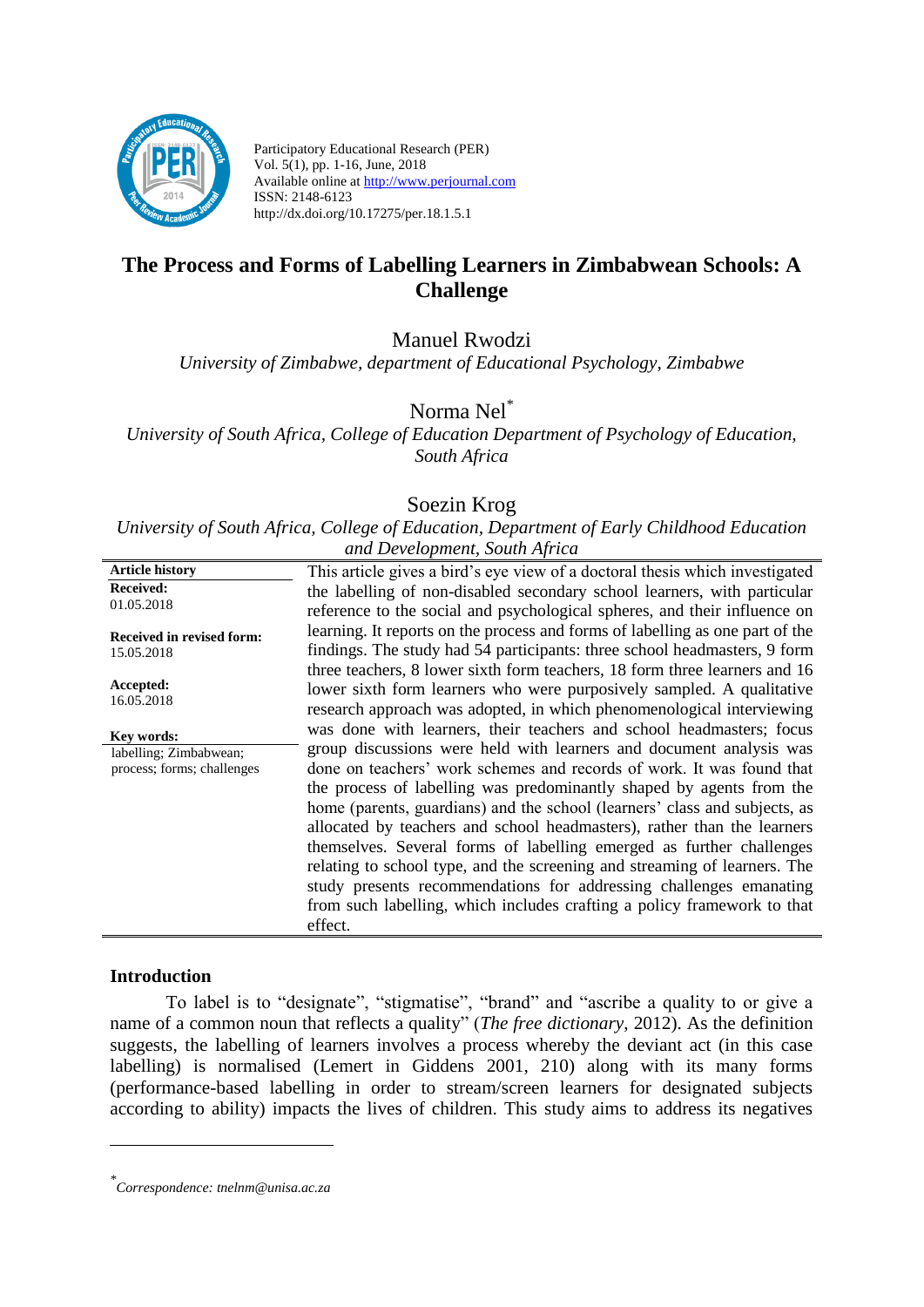(both potential and actualised), and positives (if any). While the labelling of learners has been significantly studied, as evidenced by the work of, inter alia, Becker (1963) and Matza (cited in Haralambos, Holborn, Chapman and Moore 2013), Lu (2012), in Taiwan, Hallam and Parsons (2013) in the United Kingdom, Ferrare (2013) in the United States of America (US), and Matavire, Mukavhi and Sana (2012) in Zimbabwe, there is room for further investigation. Osterholm, Nash and Kristons (2007) declare labelling to be a controversy which is still unresolved in terms of both its benefits and its ill effects. Further, Unesco (2008), in its January policy briefs, states that categorising students based on attainment (a form of labelling) could increase inequalities and inequities, particularly if it takes place early on in the education process.

The Zimbabwe Education Act (Republic of Zimbabwe, 1996, 619) articulates that "[n]o child in Zimbabwe shall be refused admission to any school" due to his/her race or his/her parents' social status, and that school authorities should ensure the "fair and equitable provision" of education. However, despite such legislation, labelling is prevalent in Zimbabwean schools, as confirmed by researchers such as Riddel and Nyagura (1991), Chisaka and Vakalisa (2003) and Mufanechiya and Mufanechiya (2011). Further, labelling – in the form of streaming and screening according to ability in respect of subject choices such as arts, commercials and sciences (the focus of this study) – has been found to date back to the colonial era. Since then, labelling has become so institutionalised that, despite its negative effects, few schools in Zimbabwe do not stream according to ability (Matavire et al., 2012, 280).

Segregation of low ability learners in the curriculum result in learners feeling alienated (Machingambi 2012, 61). Antagonism results among teachers of different groups and subjects, that is teachers who teach high ability classes look down on teachers teaching low ability learners. This also applies to high ability learners looking down on low ability learners (Matavire et al., 2012, 282). Labelling of learners according to school type has also been rife in the Zimbabwe education system as it affected learners' achievement differently (Ridell and Nyagura, 1991).

We need to acknowledge however that there is an upside to streaming by ability such as revealed by Matavire et al., (2012, 282) that as learners work with their peers they benefit from each other. Mufanechiya and Mufanechiya (2011, 101) explains that learners have a big influence on each other therefore it is an important source of identity and motivation. Labelling could positively or negatively influence various aspects of learning, including class performance and learner motivation.

Considering the prevalence of labelling within the Zimbabwean education system, it is of paramount importance to continuously research the issue, in order to capture its current state. Thus, the present study represents an interrogation of the labelling of learners through streaming and screening according to ability when it comes to subject choices, and in doing so, focusing on its process and forms. A particular emphasis is on the psychological and social spheres and how they influence the learners' academic performances. The study involved form three and lower sixth learners. Form three is the third year of secondary school after seven years (or nine years, if one includes two years of early childhood development education) of primary school learning. Lower sixth form learners are in their fifth year of secondary school education. At the end of the sixth year (upper sixth form) of secondary school the learners sit for examinations equivalent to those of the General Certificate Advanced Level examinations run by the Cambridge Examinations Board, the "normal" qualification leading to university entrance.

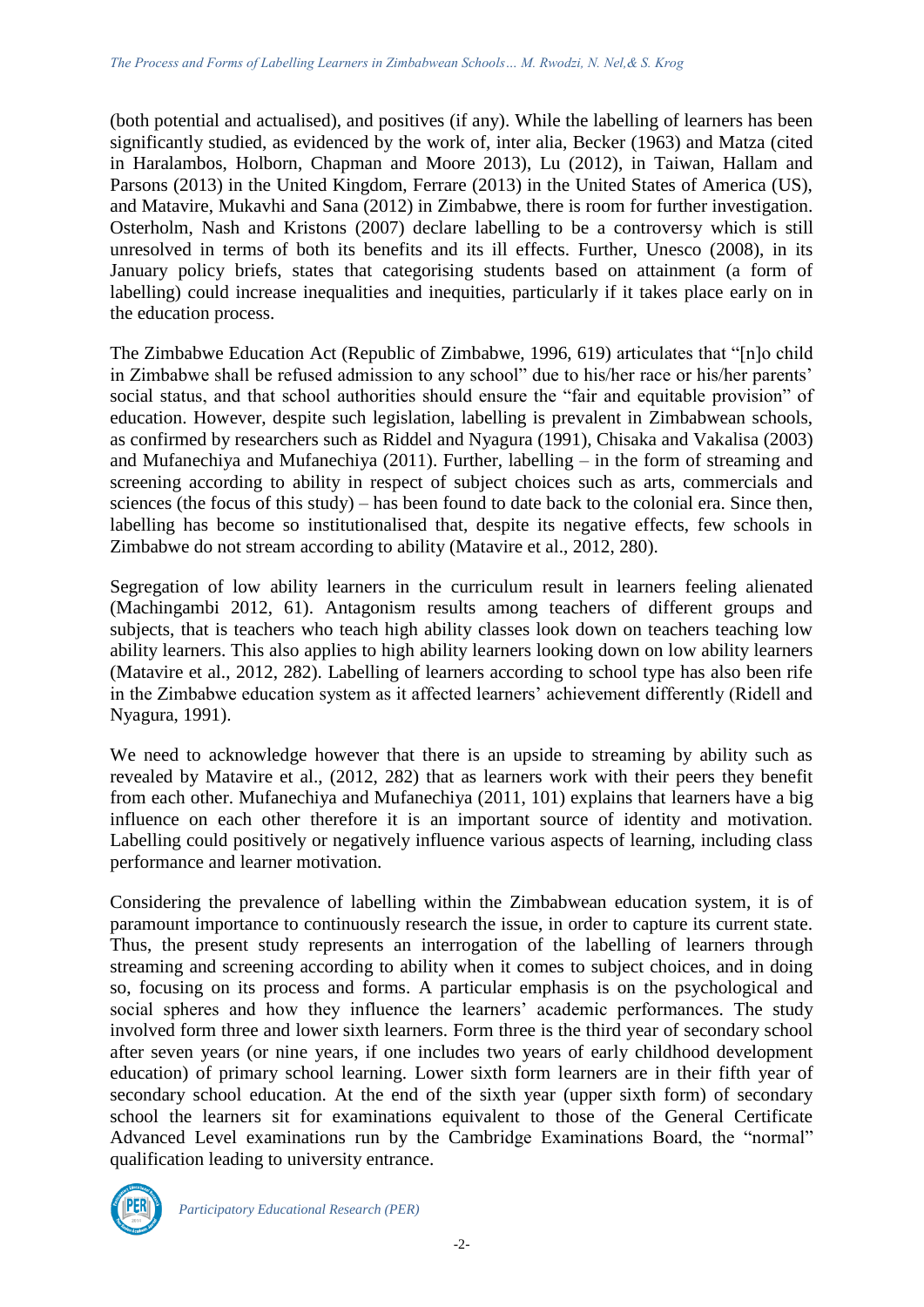The knowledge subsequently generated will help education stakeholders comprehend the workings and impact of this phenomenon, while doing away with much of the concomitant negativity. To achieve this, labelling must be addressed by employing both preventive and problem-solving measures (through policy formulation as well as institutional and teaching management). The research findings aim to add to the body of knowledge pertaining to the labelling of learners not only in Africa, but also in the rest of the world. It is against this background that the research questions were formulated.

#### **Literature Review**

This section reviews literature that highlights issues related to the labelling of learners. The review contextualises the present research and relates it to studies done in Zimbabwe and elsewhere, so as to obtain a comprehensive understanding of, and provide a clear position on, current research into the phenomenon.

Evidence shows that in the wider world, various forms and processes of labelling are practised, which consequently influence and have repercussions for the products of any education system: the learners. Following a general overview of the situation in the US and Africa (being the continent on which Zimbabwe is situated), the review will focus on Zimbabwe.

Amidst a reported upsurge in ability grouping, some researchers have questioned the usefulness of the practice. Based on findings in the US, Segedin (2012, 93) argues that streaming diminishes learning. Further, the American education system was found to create a cycle in which learners who started out ahead were even further advantaged (Sanders 2013). In Africa, the continued labelling of learners has had contrasting outcomes in countries such as Nigeria, where Adodo and Agbayewa (2011, 48) found that homogenous ability grouping was superior for promoting learner achievement in their different ability levels. Similarly, in Kenya, Bosire, Mondoh and Barmao (2008, 95) revealed that, generally, streaming based on gender improved overall learner achievement in mathematics – amongst girls in particular – and that learners were less stigmatised in a homogeneous ability-level class. However, these merits of labelling were contradicted by the demerits/negative findings arrived at in various African countries. In Ghana, Agbenyega (2012) found that labels more negatively than positively influenced how a teacher managed the instructional process. In Kenya, the findings of Bosire et al. (2008) contradicted those of Adodo and Agbayewa (2011), noting that learners taught in normal, mixed classes scored relatively higher than those in either mixed-segregated or single-sex schools.

In Zimbabwean schools, labelling has been prevalent in various forms (see, e.g., Riddel & Nyagura 1991; Chisaka & Vakalisa 2003; Mufanechiya & Mufanechiya 2011; Matavire et al. 2012). The demerits of streaming have been found to include disadvantaging especially lowability learners, while negatively labelling the teachers who teach them. Labelling by school type was already rife in Zimbabwe's education system more than two decades ago (Riddell & Nyagura 1991). Further, Mufanechiya and Mufanechiya (2011, 101) note that the labelling of learners has led to the 'segregation' of low-ability learners within the curriculum. In addition, Chisaka and Vakalisa (2003) conclude that ability grouping does not improve teaching or instruction and learning, but instead encourages unhealthy social stratification where learners in high-ability classes and those in low-ability classes feel they have nothing in common, even outside of their segregated classrooms. By contrast, numerous Zimbabwean researchers, such as Chisaka and Vakalisa (2003), Mufanechiya and Mufanechiya (2011) and Matavire et

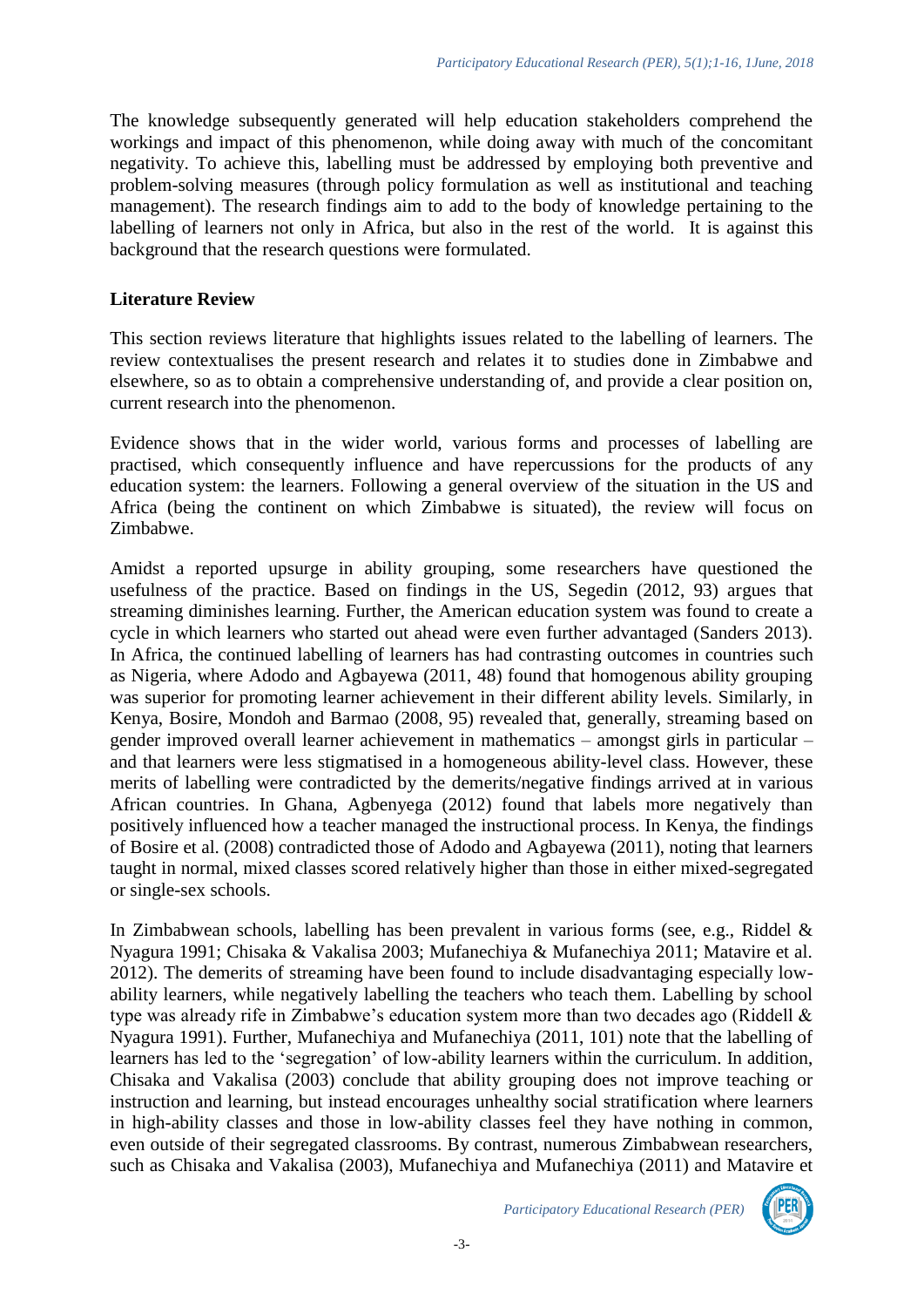al. (2012) have indicated that labelling benefits learners in high-ability classes.

The review of the literature presents the labelling of learners as a contradictory practice. It is thus essential that the current position on this practise, as it manifests in various forms and processes in Zimbabwe, be documented. This is especially so since labelling has the potential to influence learning, most likely negatively, particularly for low achievers. In addition, as Reyes (2010, 12) argues, in an education system which allows labelling to take place, the rights of individuals to pursue equal educational opportunities, as advocated by the International Human Rights Charter, become impossible, further justifying the need for the present research.

## *Reflections on the labelling of learners through theory*

We acknowledge various theoretical perspectives which can shed light on the issues related to labelling, by promoting a comprehensive understanding of, and insight into, the phenomenon. Theories such as the social constructionist perspective; the conflict theory perspective; structuralism; functionalism; the psychodynamic perspective; the behaviourist perspective; Gestalt psychology; the humanistic perspective; the cognitive perspective; the social learning perspective; Vygotsky's sociocultural theory; ecological systems theory (Bronfenbrenner); the biological perspective; naming; theories of disability and the pedagogy of the oppressed (Freire) were discussed in terms of their relevancy to labelling. For the purpose of this article, the authors have chosen Bronfenbrenner's Ecological Systems theory to underpin the study.

According to Bronfenbrenner's bio-ecological theory, five levels of environment influence the learner's development namely: the microsystem which includes the home and school, within the mesosystem which represents the linkages between the home and the school, which is embedded within the exosystem (the parents' work environment) and which are in turn all influenced by the chronosystem (time period) (Woolfolk 2014, 86). Patterson (2008) describes the microsystem as including the learner's home and school where there are faceto-face interactions with their parents, brothers and sisters, teachers and peers which characterise their experiences. In the mesosystem there are connections in the various microsystems such as the life of learners at home and at school. Their experiences at home influence how they deal with situations during school. The exosystem (e.g. parents' work environments and community groups) where the learners do not inhabit but nevertheless which affects what they experience. The macrosystem consists of social class, ethnic and cultural customs and government laws which frame the learners' and their families' activities. All these aspects of the child's environment undergo change over a period of time which may take place as they grow, which is the chronosystem.

In Bronfenbrenner's later work he looks at the bioecological processes (developmental processes) which involve biological organisms (our living bodies) and ecological conditions (the environments in which we live) (Patterson 2008). Bronfenbrenner shifts the emphasis from the environments to identification of processes whereby bioecological interactions in environments take place, which in this case is the labelling of learners. Based on the fact that development is considered as a function of biological processes in the organism as well as the ecological processes in the environment it explains the process of development (Patterson 2008). The argument would be that since the learners are biologically different and they are socialised differently regarding issues of life they are not similar, which justifies dissimilar treatment regarding being taught and consequently necessitate the need for different

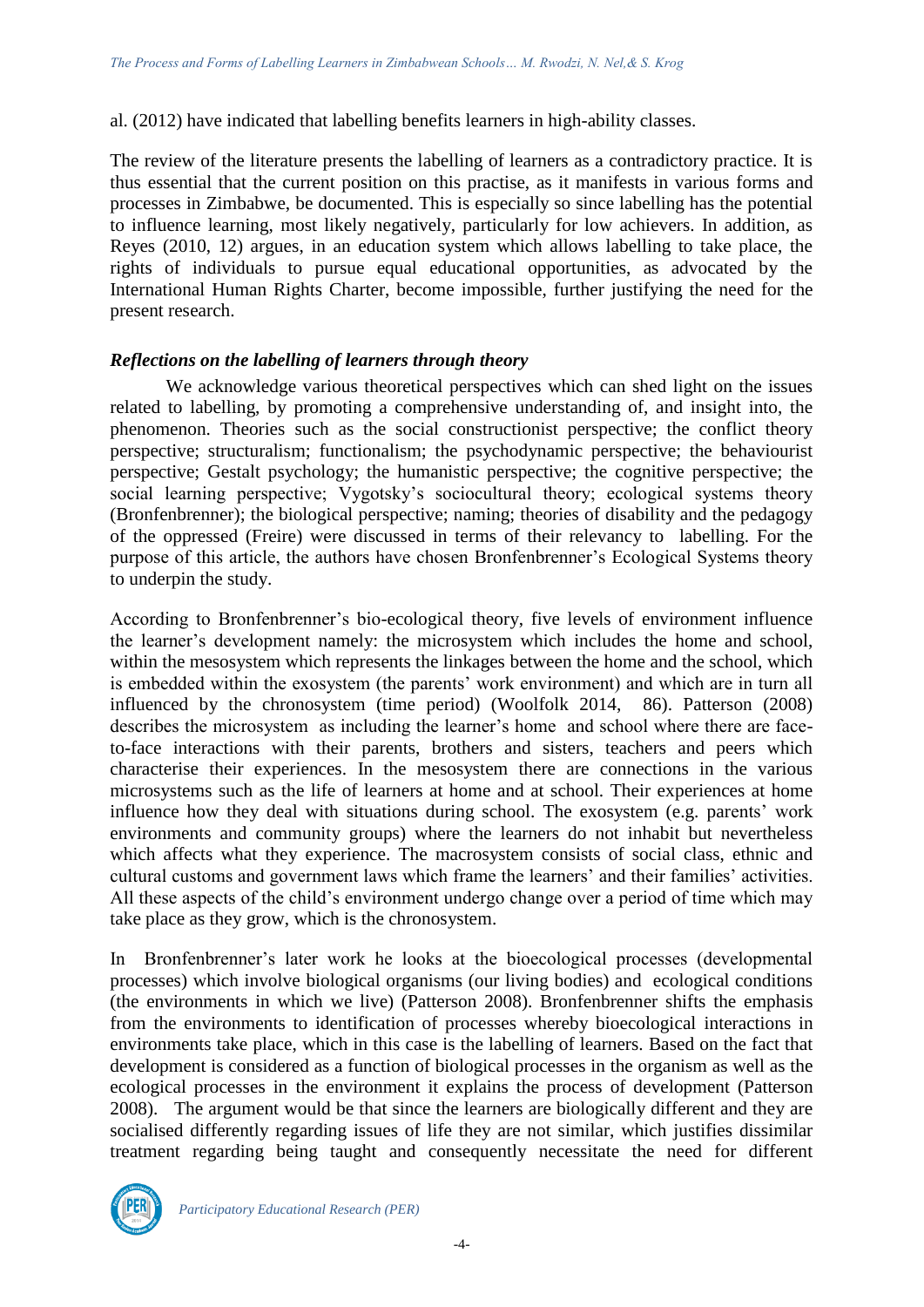classifications (labelling). Bronfenbrenner poffers that various social and cultural environments influence the child individually as well as their interactions. Their home and schools are located within neighbourhoods which in turn are located in cultural groups that prescribe their customs and their values (Patterson 2008:25). The authors believe that by labelling learners in Zimbabwean secondary schools, the educators as well as the policymakers could be creating psychological and social challenges which affect the learners.

Osterholm, Nash, and Kristons (2007) assert that because labelling is not static there is a need for continuous investigation which has propelled this research.

#### **Method**

#### *Research methodology*

The main research question for the thesis was: What are the social and psychological ramifications of labelling Zimbabwean secondary school learners and their influence on the learners' academic performance? The qualitative approach was used and the phenomenological (interpretivist) research approach/design, mainly guided the study. In this article, the authors report on two sub-research questions: (a) How does the process of labelling secondary school learners (form three and lower sixth form) with specific reference to screening, streaming, ability grouping and subject allocation, manifest itself within the present context? and (b) What are the forms and nature of labelling of learners operating within the Zimbabwe secondary school system?

# *Population and sampling*

The study population consisted of two districts in and around the city of Harare in Zimbabwe, where 20 secondary schools are located. On average, each school had at least 500 learners and 30 teachers at that time, and this is where the sample was derived from.

Purposive sampling was employed to arrive at 54 participants (three school heads, nine form three teachers, eight lower sixth teachers, 18 form three learners and 16 lower sixth learners). This sampling describes the process of selecting research participants on the basis of their relevance to the research (Gibson & Brown 2009, 56). The purposive sampling was complemented by stratified sampling, which focuses on samples within samples. This provided for sampling according to the various variables within the research: school type (former group A government/secondary school 1/S1, former group B government/secondary school 2/S2 and private secondary school), form (third and lower sixth), subjects of specialisation (arts, commercials and sciences) and gender.

Former group A government secondary schools welcomed white children during the colonial period, prior to independence. Currently, the school is attended by children from relatively wealthy families who can afford the high fees charged to maintain the status or class of the school. Former group B government secondary schools welcomed black children during the colonial period. Currently, the learner profile comprises a majority of black children who are generally poor, and the fees charged are relatively low. These erstwhile classifications are popularly known in the Zimbabwean context, and seem to perpetuate the labels attributed to schools. Private schools were (and still are) owned by individuals, partners or groups, without government or state involvement. The school fees and levies which private schools charge are usually higher than those charged by S1 and S2 schools, and as a result these facilities tend to be better resourced.

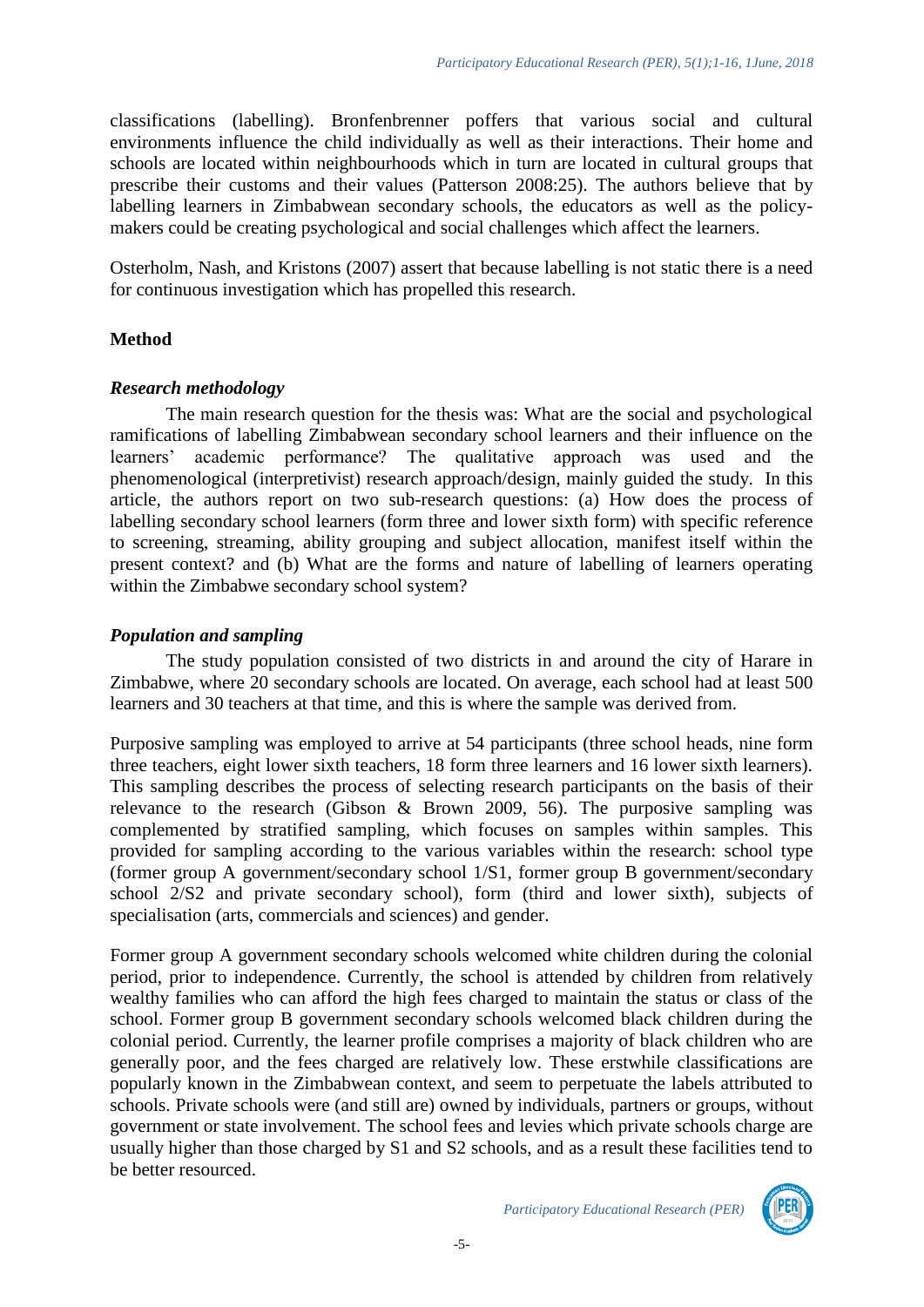The teachers were selected according to the labelling of the learners they taught, for example, in terms of ability or streaming at form three and subjects learnt at lower sixth level (arts, commercials and sciences). The learners were selected equitably under the classification of the teachers, for instance two arts, two commercials and two sciences learners, with gender balance wherever possible.

#### *Instruments*

The instruments used for collecting data in this research were individual (phenomenological) interviews (learners, teachers and school heads), focus-group interviews and document analysis schedules. This was done for the purpose of triangulation (of instruments), which made the research more trustworthy as each brought a particular kind of insight to the study (Ritchie 2008).

The research included two focus-group interviews with learners from each school type – one from form three and the other from lower sixth form. The multiple voices not only fleshed out the findings, but also complemented the data derived from the individual interviews.

All the sampled school heads, teachers and learners were interviewed according to the respective interview schedules. Interviews were conducted with those who had experienced labelling, until the point of saturation was reached. To support the interviews, teachers' teaching documents (schemes and records of work) were analysed.

## *Analysis of data*

The interviews were recorded and manually transcribed. The data were coded using symbolic characters and colours. Themes, their categories and other issues which emanated from the participants' responses were identified and a report was compiled. Data from indepth interviews with individual learners formed the core of the report, with data from the focus-group discussions with learners, individual interviews with teachers and representatives of school heads (deputy heads/senior masters), as well as from the analysis of teaching documents being used to complement, supplement and reflect on the findings. The documents under study included teachers' schemes of work and progress record books. These helped determine how and what the differently labelled learners were taught, what the teachers had prepared, and what and how they taught their learners. The major themes and their categories which emerged from the data are captured in Table 1 below.

| Themes |                                                                   | <b>Categories</b>                                                                                                                                                                                                                                                                                                                                     |
|--------|-------------------------------------------------------------------|-------------------------------------------------------------------------------------------------------------------------------------------------------------------------------------------------------------------------------------------------------------------------------------------------------------------------------------------------------|
| 1.     | The process of labelling secondary school<br>learners in Zimbabwe | The home as an agent of the labelling<br>$\bullet$<br>process<br>Learners as agents of the labelling process<br>$\bullet$<br>The school as an agent in the process of<br>labelling learners: The learners' class as<br>an agent in the process of labelling<br>learners<br>Learners' subjects as an agent of the<br>$\bullet$<br>process of labelling |
| 2.     | The forms of labelling secondary school<br>learners in Zimbabwe   | School type as a form of labelling learners<br>Screening as a form of labelling learners<br>Streaming as a form of labelling learners                                                                                                                                                                                                                 |



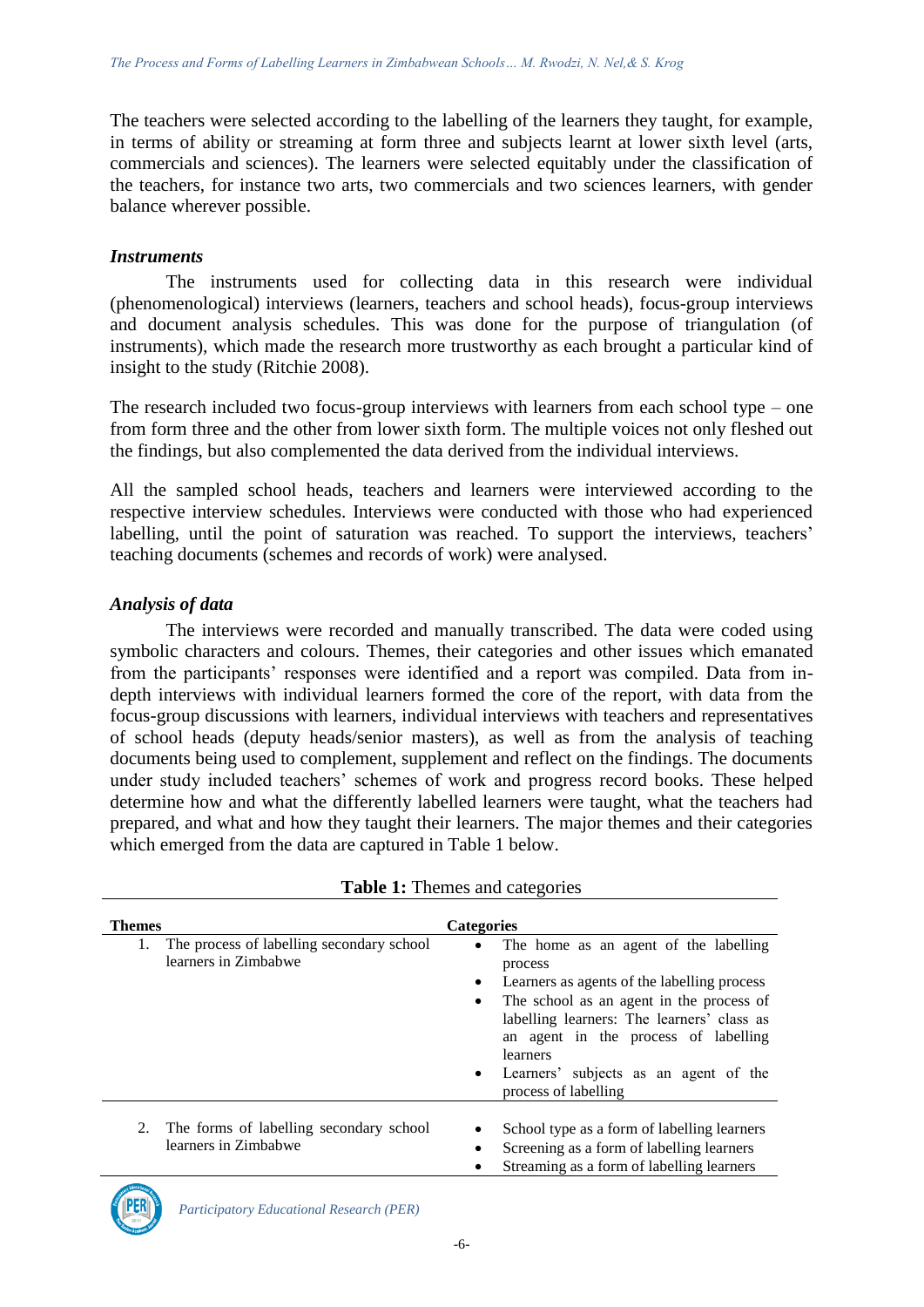First we offer an illustration that depicts how the emerging themes influenced the learners.



Figure 1: Labelling Themes' influence on learners in the Zimbabwean Education System.

We concentrated on the challenges which led to the analysis of guidelines on addressing the problem of labelling learners. Learners offer possible solutions to the challenges during focus group interviews. The peak focus namely psychological and social challenges emanated from the labelling of learners not disregarding other emanating themes.

In the following sections we deal with the themes by presenting the data collected from the data collection tools, which we analysed and discuss within the context of the literature review. Finally, the eventual conclusions drawn which emerged from the analysis of the data are presented.

#### **Discussion of Findings**

The findings are discussed under the two main themes and their accompanying categories, which emerged from the transcriptions of the recorded interviews.

#### *Theme 1: The process of labelling secondary school learners in Zimbabwe*

The process of labelling Zimbabwean secondary school learners was constituted by various sub-processes, many of which were quite similar in the three schools under study. These sub-processes were mainly executed by agents of the home and school.

#### *The home as an agent of the labelling process*

The home, according to Bronfenbrenner (1994), is a key constituent of the microsystem, which has a significant influence on the child (Patterson 2008). In-depth and focus-group interviews with learners revealed that their parents/guardians acted as agents from home who influenced the process of labelling learners quite significantly, especially at government former group A and B schools. For example, during the individual in-depth interviews, a male school A form three arts learner stated: My parents forced me to come and learn at this school.

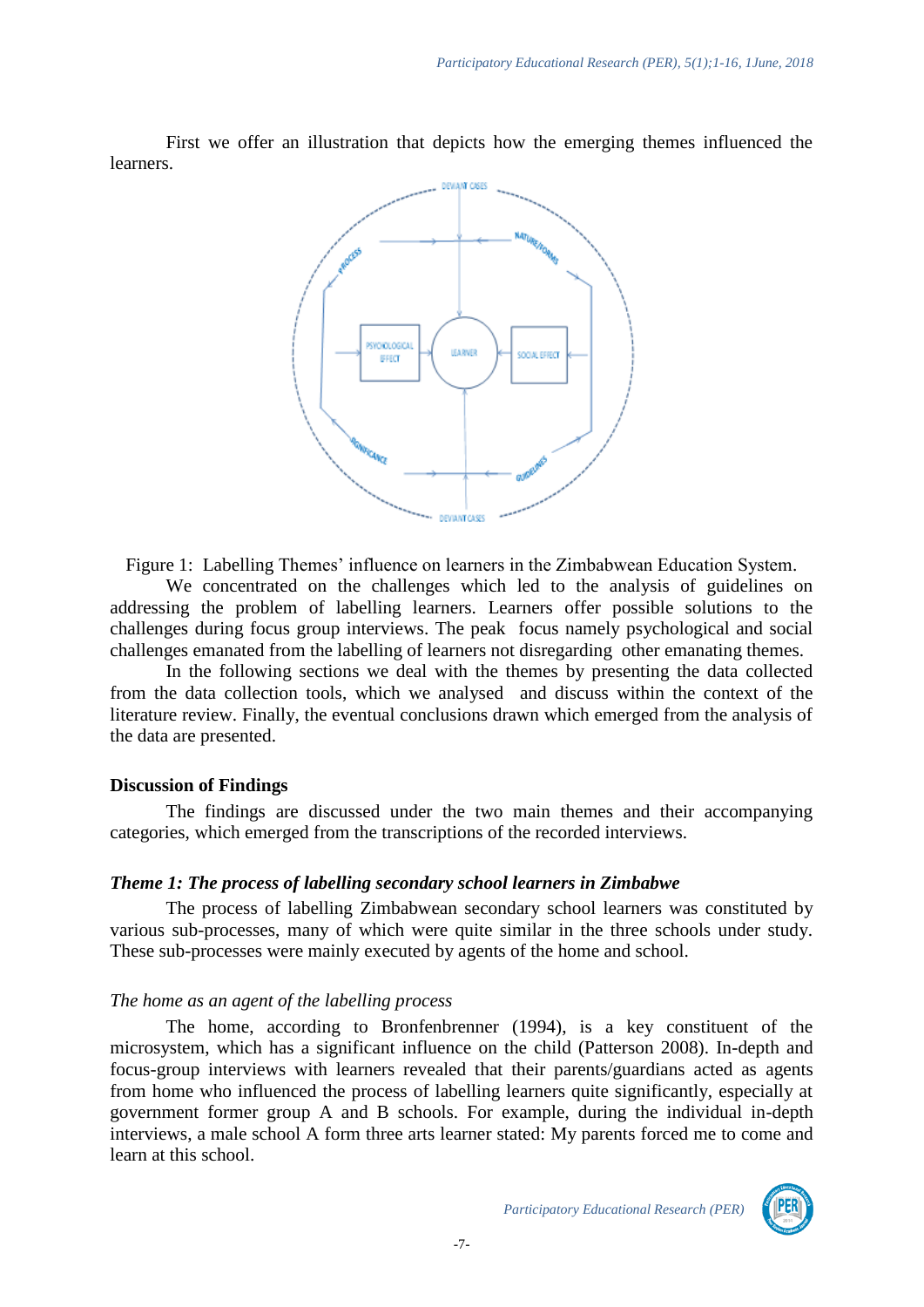Thus, parents put the process of labelling learners into motion by deciding where their children will learn. This was confirmed by most learners during focus-group discussions involving form three participants. This action on the part of the parents presented a challenge, in that it was compulsory and left the learners with no choice at all. However, at private school C, the majority of form three participants indicated that they had not been forced by their parents to enrol at that school, but that they had chosen to be there. These revelations indicated a trend which the lower sixth participants confirmed. Learners from school C were actually proud of not being forced to attend their school. However, many learners – especially from schools A and B – suffered the consequences for the decisions of their parents: for instance, a male school B lower sixth arts learner stated *I didn't want to learn here because there are better schools than this one, only my parents compelled me to learn here*. This statement indicates a clear dislike of the school. Thus, the initial process of labelling presented a challenge in that it was executed by agents other than the learners themselves (usually parents/carers).

#### *Learners as agents of the labelling process*

Through the influence of their homes, a small number of learners had a significant impact on the process of their own labelling (as a preferential status), in that they were allowed to choose the schools they wished to attend, at both form three and lower sixth form levels. This situation was more prevalent at private school C than at government schools A and B, especially at form three level. According to the humanistic perspective, exercising freedom of choice provides an individual, positive motivation; it allows for self-actualisation (Woolfolk 2014, 479) in the learning process (i.e., becoming the best that you can be). By contrast, at government schools A and B, unlike at private school C, the majority of lower sixth form learners indicated that the home system had merely placed them in their schools (in agreement with the school system), regardless of their wishes as learners. On the other hand, as for the school C learners, the few who were allowed to choose where they would be schooled had the same positive effect in that they felt confident in themselves and comfortable with their learning. During the individual in-depth interview Learner 17, a female School B Form 3 commercials learner stated that My mother gave me several school options and I chose my present school because it had facilities like a library, and it is better than my former school.

Thus, as revealed by many learner participants from schools A and B, in many Zimbabwean homes the challenge they faced was not being allowed to take responsibility for their own choice as to where they would be schooled. The initial process of labelling learners in collusion with forces exerted by the home (Ecological Systems Theory [Bronfenbrenner 1994]) mainly coerced them into a particular school; consequently the school itself (another force within the microsystem) took over in shaping the process of labelling learners.

#### *The school as an agent in the process of labelling learners*

The school is responsible for labelling learners in terms of the type of school the child attends, the class s/he is allocated to, and the subjects s/he takes. The type of school learners attend was revealed to be an agent of labelling at both form three and lower sixth form levels, and at all three types of school. When compared to the learners at private school C, most learners at government schools A and B showed a dislike of their type of school. For example, a female school A form three sciences learner said her parents had enrolled her there against her will. She would have wanted to attend a different school, because of the poor quality of education offered at her present school, compared to other schools. Similarly, a male school B

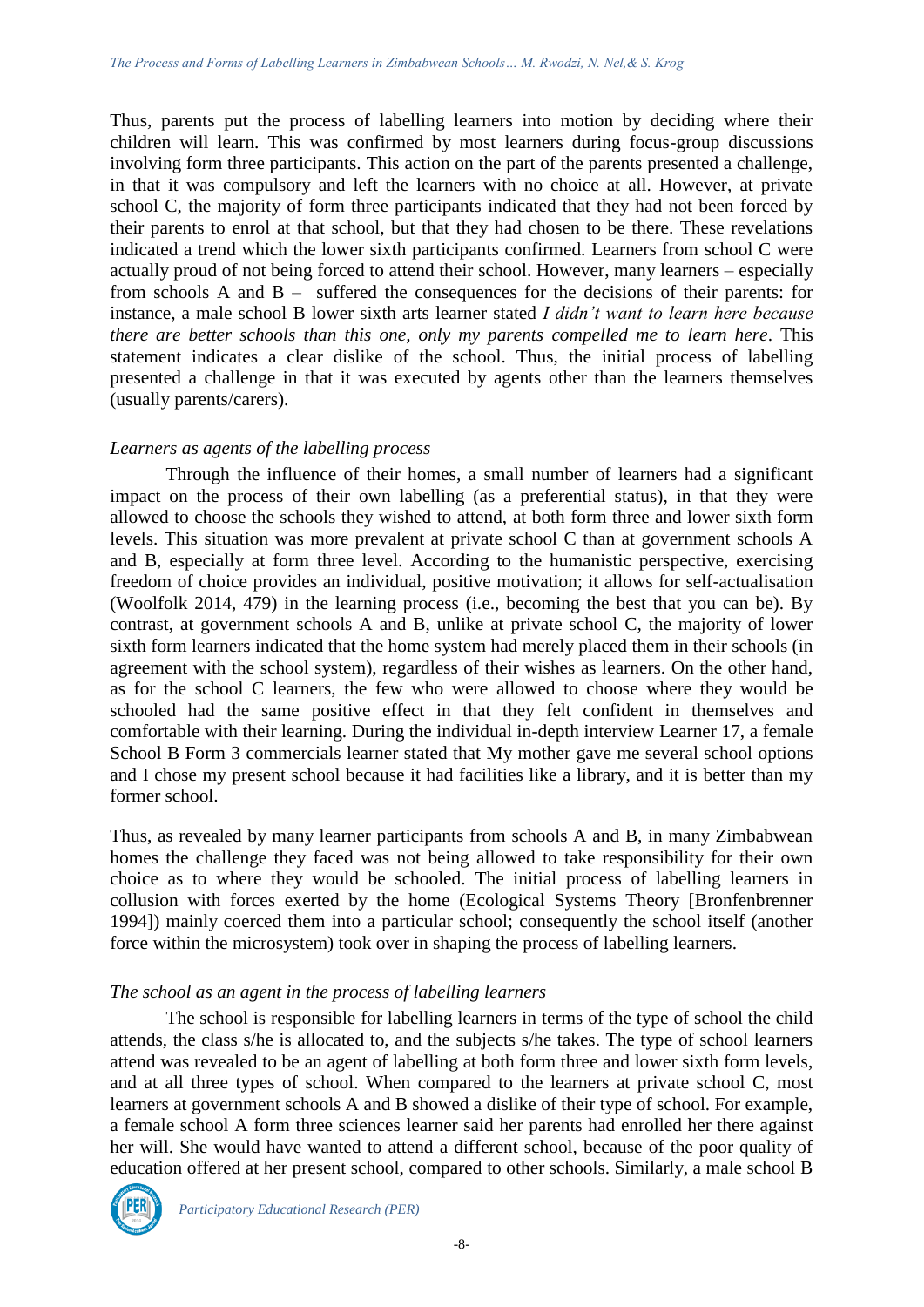form three arts learner indicated that he disliked his school because most teachers did not attend lessons and learners were not really focused on their schoolwork. However, most learners at private school C liked their school. In this respect, a female school C form three commercials learner was quite positive as she opined that *I think it's the best school type in our area, so I decided to come here than anywhere else*.

Clearly, the type of school contributed to the process of labelling learners, with private school C being more positively perceived than the former group A and B government school types. However, at lower sixth form level, school B was viewed more positively by learners than school A. As confirmed by many of the participants, a male school B lower sixth form arts learner stated *I feel honoured to be here, a great school, good learning environment.*

No such praiseworthy remarks were forthcoming from school A lower sixth form learners about their school. Thus, the mere fact that learners attended different schools (former government schools A and B, and private school C, with which learners identified strongly), was a way of labelling them. As revealed above, each type of school has its own characteristics which, by implication, influence learners in a unique way. Therefore, given their diverse environments, the schools were geared for differences in terms of the actual learning taking place, which may point to greater challenges being encountered at government schools A and B than at the private school C. The implication is that selected government schools have a better status than others and private schools are still regarded as having a better status.

Just as they were never consulted on their choice of school, the interests of the form three learners at government schools A and B did not greatly affect which class they were placed in, or, by implication, the process of their labelling. A female school A form three commercials learner, for instance, stated *We were put into classes: arts, commercials and sciences, based on our form two third-term examinations results and never consulted about what class one wanted to be in*. Thus, the schools were doing a disservice to the learners, as shown by a female form three arts learner at school B, who revealed that she had cried upon being placed in the arts class, where she did not want to be. Such labelling stressed the learners and denied them freedom and self-determination, as advocated by humanists (Woolfolk 2014, 479). A learner's self-determination, like his/her attitude, positively influences performance (Mahmud 2009). Consequently, by implication, a lack of ownership of the process of their labelling was bound to produce negative results in terms of learners' performance.

The form three learners at school C were more in control of the process of their labelling. This made them proud of themselves, as reflected in many of their responses. For instance, at school C a male form three sciences learner stated *I feel good, because I am doing something I have always wished and chose to do.* Such an undertaking brings about the right attitude towards learning and, according to Rwodzi (2006), and is bound to bring about improved learner performance.

Ironically, though, the lower sixth form learners at schools A and B thought that they were really in charge of the process of their labelling, by working hard to be in a particular class. However, that connoted a challenge in that the learners were going so far as to tailor-make their lives to fit into a straight-jacket (class) – a label which had already been decided for them by school personnel (school heads, teachers, examination makers, and so on). This was determined by their overall passes: top learners for the sciences, followed by commercials and

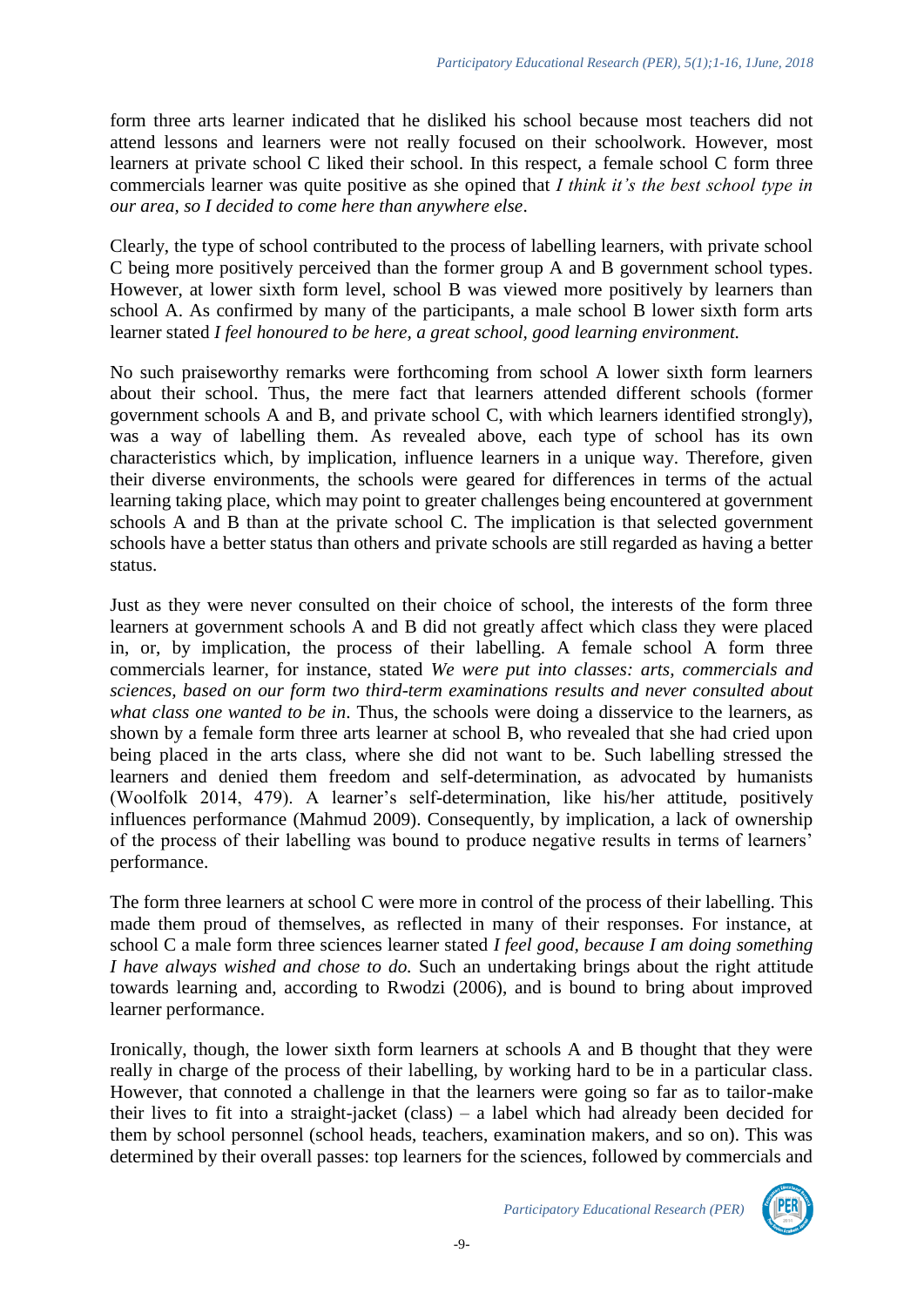lastly the arts. However, at school C, while the learners' passes were quite influential, their interests and choices also took centre stage and they were proud of that. For example, a male school C lower sixth arts learner expressed that *It feels good to be able to determine one's fate through being able to choose the class of one's interest.*

Thus, of the three school types, private school C presented less of a challenge by being the most permissive, enabling learners to take responsibility for the process of their own labelling, by allowing them to choose which class to belong to (from amongst the arts, commercials and sciences streams). Once the learners had been labelled according to class, the process of labelling them was shaped through the allocation of subjects.

## *Learners' subjects as an agent of the process of labelling*

The allocation of subjects to form three learners at government schools A and B, was mainly the prerogative of the school administrators, as most participants revealed. For instance, a female school A form three arts learner explained that We were told what to learn!:

While subjects are presented as packages (sciences, commercials, arts), the learners clearly articulated that within each package, schools should offer many subjects to choose from, in a variety of combinations. Even at school C, which normally allowed learners choices, there was evidence of learners being unhappy with their labelling, as they were not allowed to choose their subjects. A male school C form three arts learner, for instance, said he felt "*mad about not being allowed to choose*" because he wanted to take commercial subjects rather than arts subjects. Thus, the system of labelling learners may foster negative feelings. This was more so for arts learners, since a pattern emerged throughout the research that those learners were least served by the system, while learners who took science and commercial subjects were better served. Teacher 14, a male school C lower sixth commercials educator, said that : *Many graduates are surviving on odd jobs like selling airtime because of the poor economy. When the current learners realise the reality of their situation, they may develop a negative attitude towards their learning/subjects.*

The same pattern of subject allocation (on which learners had little [if any] influence) which was found at form three level, thrived at lower sixth form level of all three schools, but was less evident at private school C. Most school C lower sixth form learners were happy about being able to choose their subjects. As a female school C lower sixth arts learner asserted *I feel considered as an adult by having my choice considered, I feel trusted. Further, a female* school C lower sixth sciences learner confidently articulated *I feel pretty good about taking the science subjects, because I am doing the subjects which I chose and which will allow me to train in the software engineering field, which I am interested in*.

Like these private school C learners, most learners at government schools A and B were quite clear that they wanted to be personally responsible for the process of their own labelling, by being allowed to choose the type of school they attended, the class they were in and the subjects they took. The learners did not like other agents (from home or school) dominating the entire process, to the point where it became oppressive (Freire 2005). This approach to subject allocation presented challenges to the learners, as it made them mere recipients of/pawns in the process. The learners wanted to be accorded a chance to shape their own destinies by being responsible for the process of their labelling, through having their interests and choices recognised.

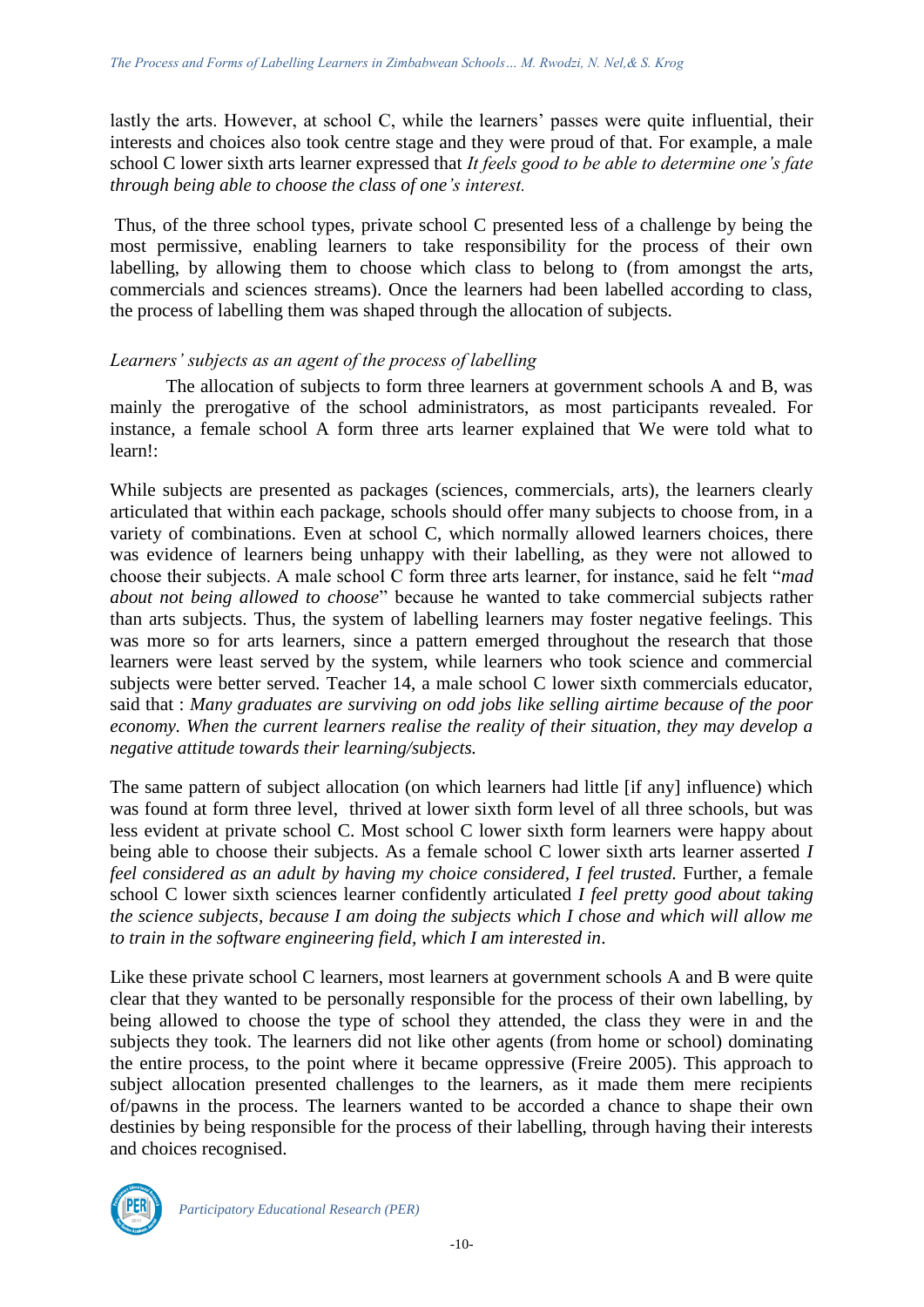# *Theme 2: The forms of labelling secondary school learners in Zimbabwe*

As advocated by Teacher 12 a male school C lower sixth sciences teacher, the labelling of learners needs to overcome those pitfalls of formal education introduced by colonialists and says *It's unfortunate the way this education was brought to us, it was meant as a tool to group us, a bottle neck system by the settlers. They just wanted those with "sharp" brains and would say the "weak" ones didn't have space; their place was for the unskilled jobs.* 

Most of the identified forms of labelling showed strong correlations rather than differences, and cut across all three school types.

## *School type as a form of labelling learners*

The school types involved in the present research were former groups A and B government secondary schools and private school C (see the section on 'Population and sampling' in this article). The different types of schools implied an advance form of labelling, since the learners in each were bound to be exposed to experiences which were unique to that particular school. This was confirmed by many learner participants: for instance, a male school A form three commercial subjects learner stated *I didn't want to learn at this type of school, where my parents forced me to be because there are better ones than this one.* By contrast, many form three learners at school C stated that they felt well served by being at that private school.

At lower sixth form level, the findings pertaining to school type correlated with those at form three level, namely that the different types of schools affected the learners differently. For Riddell and Nyagura (1991), different school types affect students' achievements in different ways. In the present research, private school C was a more learner-friendly school type in terms of serving learners' interests: they could choose which classes to join and which subjects to take. An analysis of the teaching documents in the present research also put teachers at private schools ahead of those at government schools in terms of the planning (scheduling) being up to date, the scheduled work being covered and the quantity of marks recorded. These revelations meant that the schools were indeed different not only based on their labelling, and that learning at these diverse schools meant that particular labels were attached to the learners at each school.

#### *Screening as a form of labelling learners*

In the present research, screening was understood as the practice of selecting certain learners and barring others, based on specific criteria. Such screening took place in forms one, three and lower sixth, based on the quality of the learners' passes. Government schools demanded higher passes than the private school did. Thus, screening on first entry into the school, in addition to the school type, was another significant form of labelling to which Zimbabwean secondary school learners were subjected – more so at government schools than private schools. Many learners indicated that screening constituted a challenge, for instance, one female school A form three commercials learner stated that *Screening would affect some learners and would destroy some learners' future since it's based on an examination, which if taken when one is not feeling well, may disadvantage such a learner.*

The International Human Rights Charter advances the pursuance of equal educational opportunity for all (Reyes 2010, 12). Thus, when compared to the mixed ability grouping at school C, the screening at school A and the allocation of form one classes based on grade

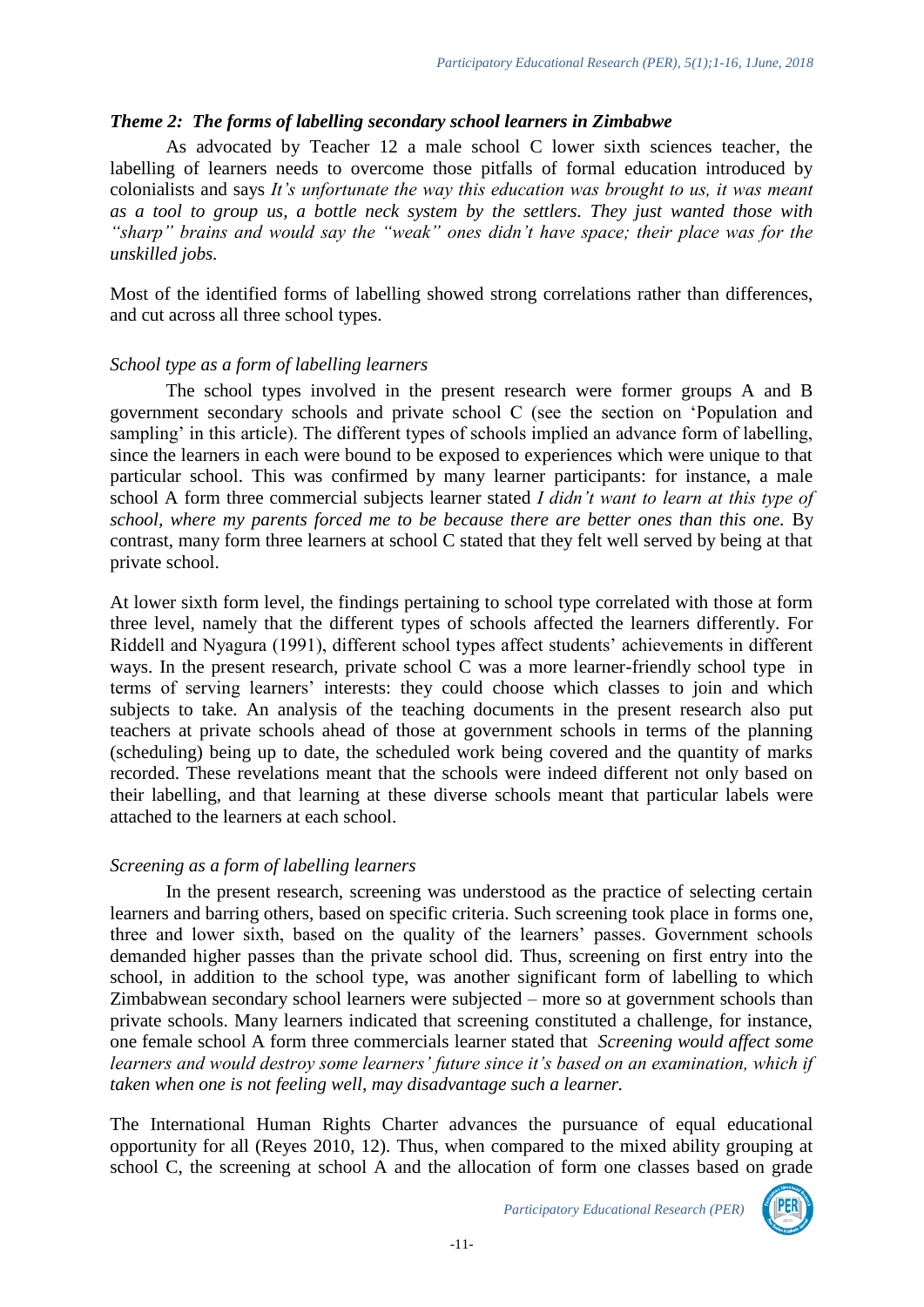seven results at school B constituted instances of discrimination.

At lower sixth form level, labelling learners in terms of screening processes which were in operation at schools A and B was more or less similar to those in operation for form three learners of the same schools. Learners were strictly screened by schools at lower sixth level, using O-level final examination symbols: First As, then Bs and lastly Cs. However, differences appeared in that school C prospective lower sixth form learners' subject choices were considered by the school and they only required basic passes (i.e. Cs) at O-level. A male school C lower sixth sciences teacher revealed *if someone is really interested in say, science, he or she will end up taking that combination, despite the lower passes*.

Thus, labelling learners through screening in order to determine which schools they should attend proved to be a challenge, being mainly based on schools selecting learners with the best results first (as happened at government schools A and B). This is an indictment on the Zimbabwean education system.

## *Streaming as a form of labelling learners*

Streaming sees learners being placed in different classes based on their overall academic ability (Harrison 2013). The streaming at the schools under study here, was done at form three and lower sixth form levels.

Schools A and B's learners were streamed into form one classes based on their grade seven examination results; into form three classes based on their form two results; and into lower sixth classes based on their O-level examination results. The top class was reserved for learners taking science subjects, followed by the commercials, and lastly those taking arts subjects. However, at school C there was a random grouping of learners in forms one and two, while in forms three and lower sixth learners were grouped into classes (of arts, commercials and sciences) based not only on performance, but also on their interests, feelings and strengths.

Labelling learners through streaming, as practised at schools A and B, presented certain challenges. A male school B form three commercials learner, for instance, said *if you group people of higher potential they will be learning on their own and they will make positive results on their own whilst those of lower potential who will be on their own will be negatively affected since they will not have anyone to emulate*.

According to Bandura's (1971) Social Learning Theory, human beings also learn by observing and emulating others. As a female school B form three arts teacher stated *teachers don't really put much effort in the "worst" classes, but the better classes. Labelling also tends to affect the learners behaviour, their label states that they are the worst class and consequently the learners behave as such*. Hence, through labelling a statement is made to the learners that they belong to a particular grouping of people, as reflected in their label/name. Through naming, ability and recognition can be socially constructed (Hay & Macdonald 2010, 1). Thus, learners might behave in accordance with the label they are given, therefore making this a self-fulfilling prophecy.

At school C, however, the learners identified with the labelling. For instance, a female lower sixth arts learner stated *I am confident about my decision. I am going to show them that if they can be medical doctors I can also be a doctor in law, political science, and so on using the arts subjects I chose.* Streaming therefore seemed to work when learners' differences were



*Participatory Educational Research (PER)*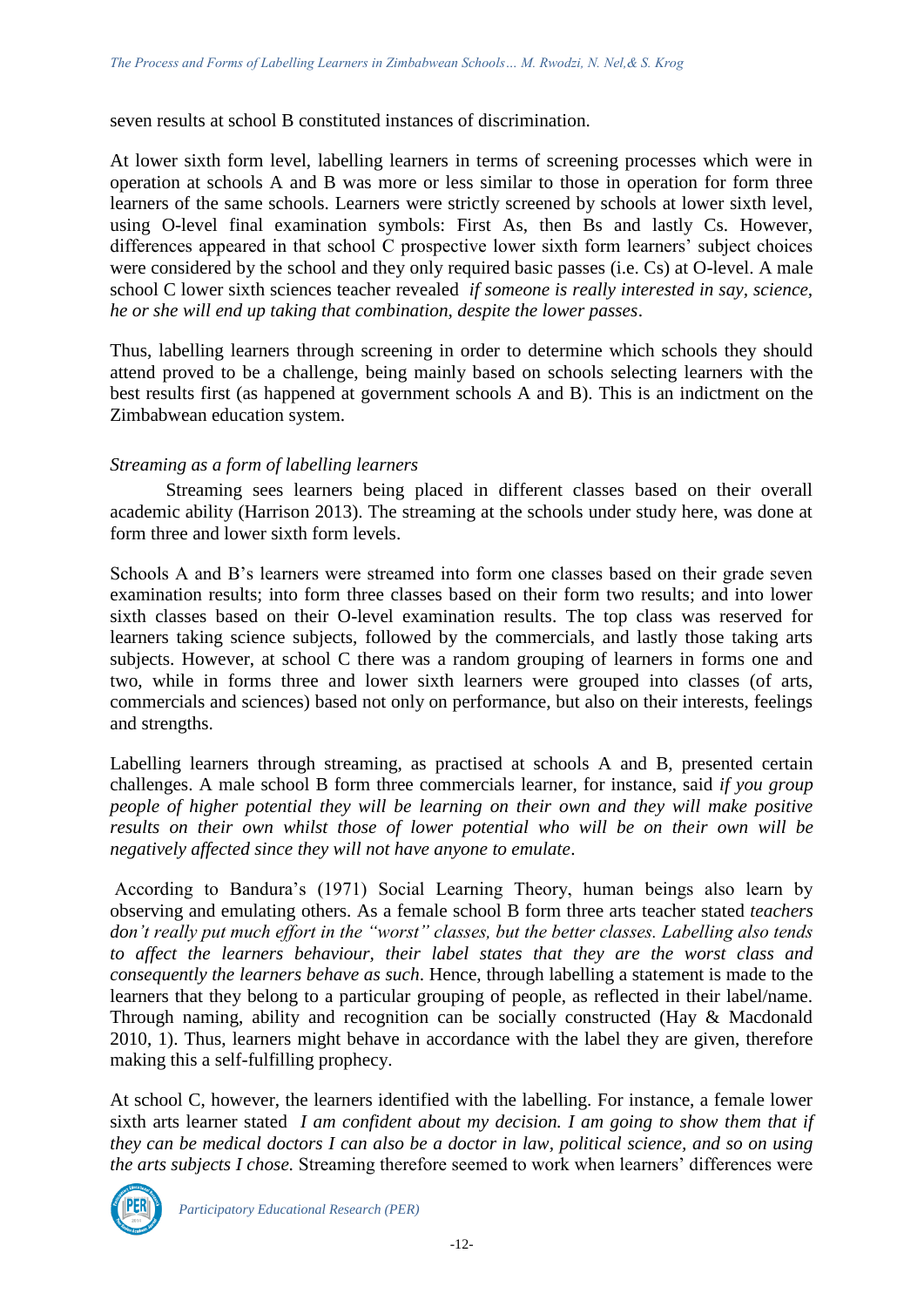recognised and their choices acknowledged in the selection criteria. Therefore, learners' different talents (arts, commercials, sciences, and so on) need not become a bone of contention or a point of departure, but should rather represent a point of convergence, enabling greater complementarity in a bid to serve humanity.

#### **Conclusions**

The analysis and discussion of the data revealed that the labelling of Zimbabwean secondary school learners (based on school type, subjects learnt and performance) is a barrier to the learning of many (especially poor-performing) learners. The process of labelling – in terms of choosing which schools learners should attend, which classes they must be placed in, and which subjects they need to take  $-$  is mainly determined by agents from the home (parents, guardians or siblings) and school (school heads and teachers), rather than the learners themselves. Thus, in this respect labelling does not adequately serve the needs of the majority of learners.

There are various forms of labelling in operation in Zimbabwean secondary schools. School types include former group A government schools/secondary 1 (S1), former group B government school/secondary 2 (S2) schools and private schools. Due to the schools' diverse characteristics, each school's learners have their own label. Thanks to the process of screening, learners in government schools are more affected than those in private schools, being enrolled on having achieved a certain higher pass grade, especially in forms three and lower sixth. In the private school a first-come-first-served policy is adhered to, provided that a learner obtained the national minimum pass and can afford the school fees. Streaming affects learners at government schools, in that they are grouped into classes in forms one, three and lower sixth based on their overall performance. By basing groupings on subject combinations, learners in forms three and lower sixth – especially at government schools – are allocated subjects whereby those with the highest passes take science-related subjects, followed by those taking commercials, and learners with the fewest passes being pressured to take artsrelated subjects.

Some means of labelling learners, for instance through streaming, as Matavire et al*.* (2012) found, date back to Zimbabwe's colonial era. Thus, the spill-over effects of labelling have affected learning in Zimbabwe for over a century. The need to address this issue is of paramount importance, and in this regard the authors offer a number of recommendations.

#### **Recommendations**

These recommendations are based on the findings and conclusions of the doctoral study of the first author. As the pragmatic approach advocates, these recommendations should represent an attempt at determining and implementing what works, in terms of addressing the challenges emanating from the labelling of learners.

Learners need to be responsible for the process of their own labelling. The home (parents, guardians, older/caretaker siblings) should thus allow them to choose which school to attend (within their means) and not force them to enrol at a particular school. Furthermore, schools should guide and advise (not force) learners in choosing their classes and subjects, by letting them make informed choices in line with their abilities, interests and feelings, especially in lower sixth form (something that does not happen in government schools in Zimbabwe).

The random placement of learners in classes according to their subject choices in forms one



*Participatory Educational Research (PER)*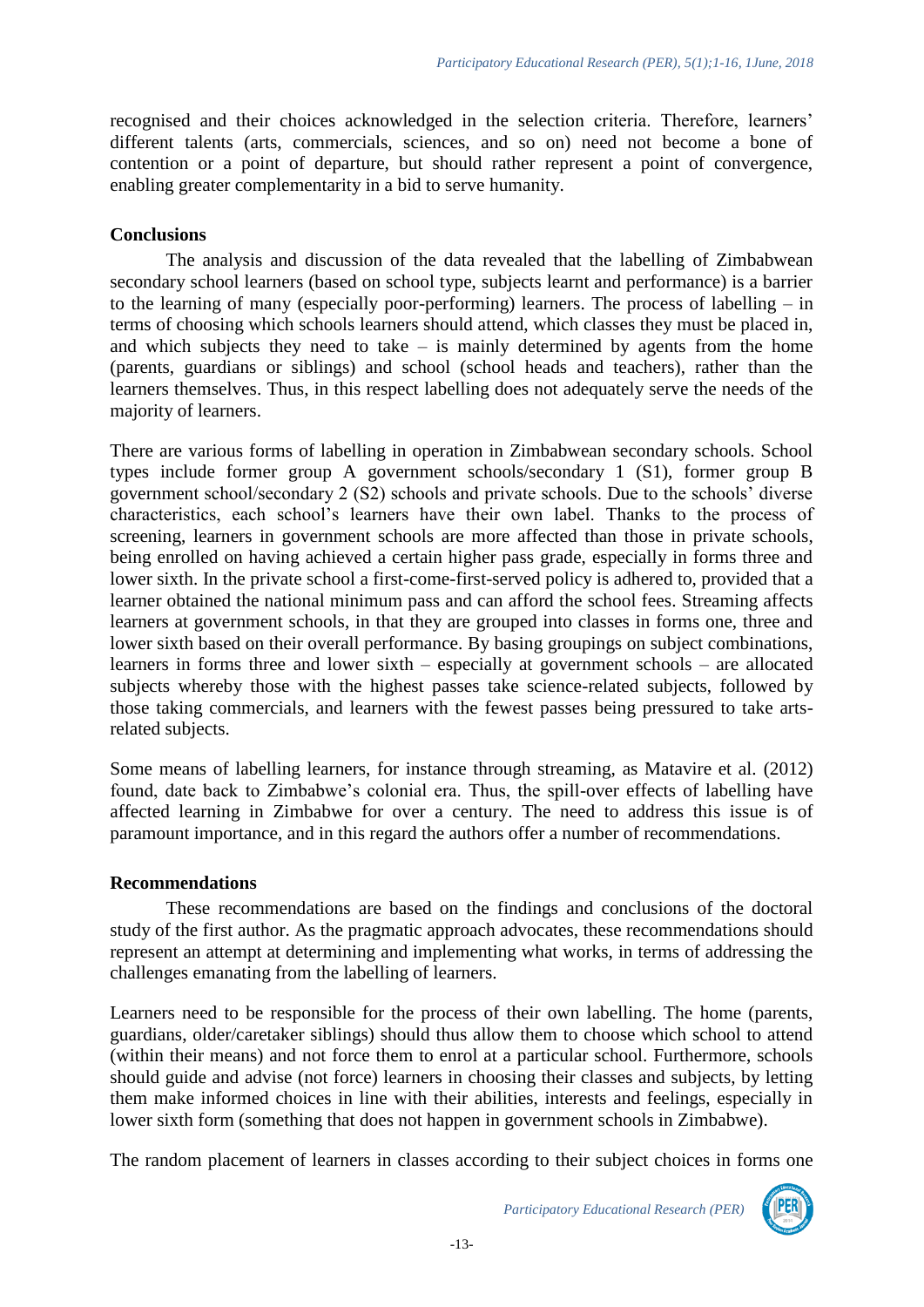and two enhances learners' equal opportunities at learning, and exposes their inclination to learn (which will help make it more fair when grouping them at a higher level). The random grouping of learners in forms one to four, and consideration of their choice of subjects at lower sixth level, could ameliorate the negative effect of labelling through naming. Schools have to educate learners during assemblies and at prize-giving ceremonies on the fact that different subject combinations are valid in their own right, and that they are vital in any society as they complement one another.

There is also a need to competitively improve the management, teaching and learning in schools, for example, through apprenticing less successful schools to those that are more successful. This will help to eliminate labelling by type or rank. A Zimbabwe education policy instrument which specifically directs enrolment at all schools in forms one, three and lower sixth, of learners who qualify, and based on a first-come-first-served basis, would serve learners better – it would also grant them an equal opportunity to education, in line with the International Human Rights Charter.

The research has found that the practice of labelling secondary school learners based on performance, subject combinations and school type, fails to meet the needs of many schoolgoing children, especially slow learners (although it benefits fast learners to some extent). In the main, labelling was found to be a barrier to learning, and the practice was pervasive throughout the country. The findings indicate a need to offer recommendations in dealing with, and eventually eliminating, such labelling. A proposed policy framework which serves as a guideline (in addition to other guidelines) for addressing the labelling of secondary school learners in Zimbabwe was included in author Rwodzi's thesis (not reflected here due to page limitations) as an original contribution to this significant field of research.

#### **Acknowledgement**

Student, M Rwodzi passed away before his DEd certificate could be conferred upon him at the graduation ceremony on the 3 October 2016 at the South African university where he completed his doctoral thesis. His supervisors completed this article on his behalf.

# **References**

- Adodo, S., & Agbayewa, J.O. (2011). Effects of homogenous and heterogenous ability grouping class teaching on student's interest, attitude and achievement in Integrated Science. *International Journal of Psychology and Counselling* 3 (3): 48-54.
- Agbenyega, J. (2012). The power of labelling discourse in the construction of disability in Ghana. Retrieved 15 January 2013 from aare.edu.au/03pap/agbo 3245.pdf
- Arends, R. (2009). *Learning to teach (8th ed.)*. New York: McGraw Hill.
- Bandura, A. (1971). *Social Learning Theory*. New York: General Learning Press.
- Bosire, J., Mondoh, H., & Barmao, A. (2008). Effect of streaming by gender on student achievement in mathematics in secondary schools in Kenya. *South African Journal of Education* 28: 595-607.
- Bronfenbrenner, U. (1994). Ecological models of human development. *International Encyclopedia of Education, 3.*
- Charmaz, K. (2006). *Constructing grounded theory: A practical guide through qualitative analysis.* London: Sage.
- Chisaka, B.C., & Vakalisa, N.G.G.. (2003). Some effects of ability grouping in Harare secondary schools: A case study. *South African Journal of Education* 23 (3): 176- 180.



*Participatory Educational Research (PER)*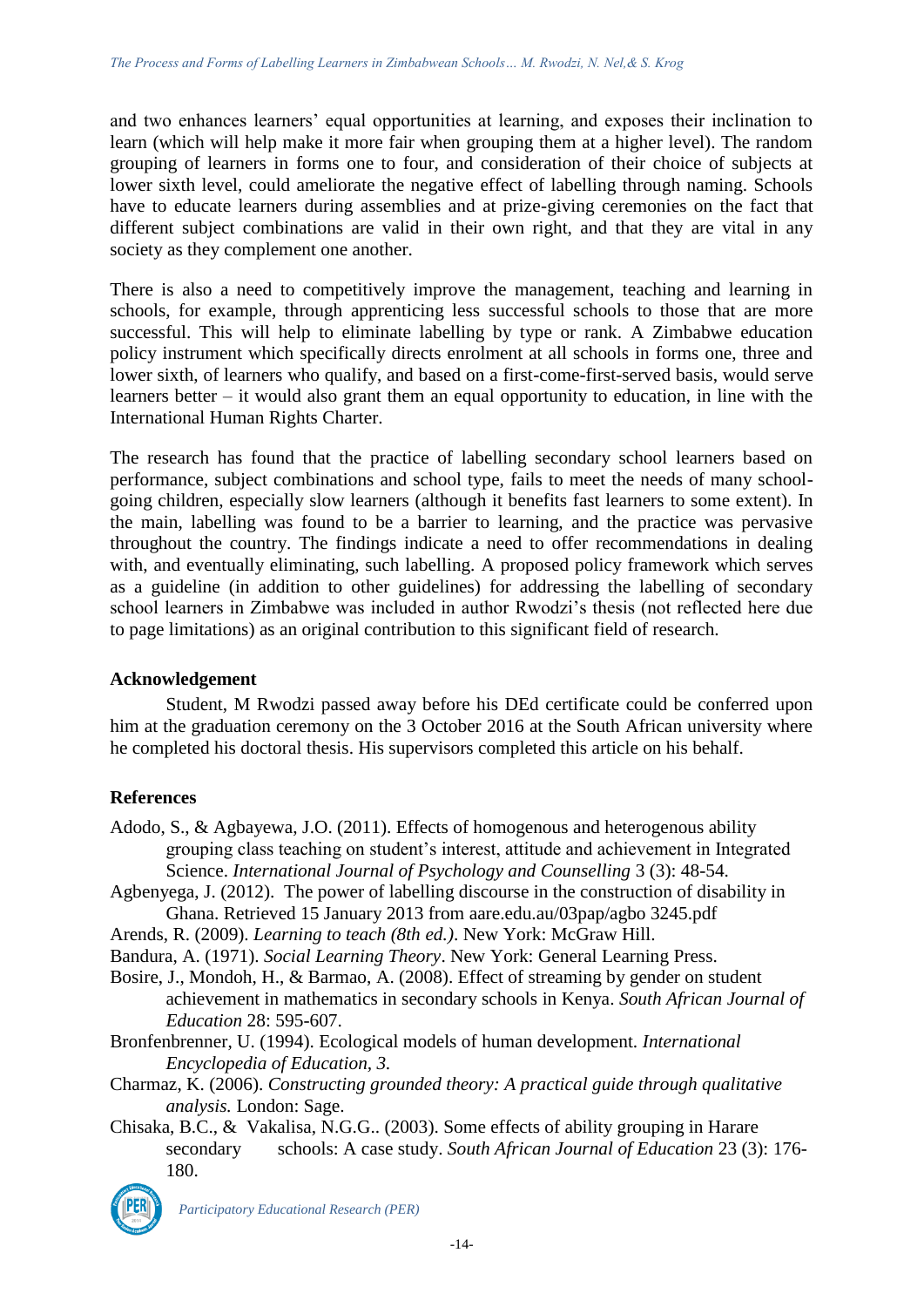Creswell, J.W. (2007). *Qualitative inquiry and research design*. London: Sage.

- Ferrare, J. (2013). The duality of courses and students: A field-theoretical analysis of secondary school course-taking. *Sociology of Education* 86 (2): 139-157.
- Freire, P. (2005). *Pedagogy of the oppressed* (30<sup>th</sup> anniversary ed.). New York: Continuum.
- Gibson, B., & Brown, A. (2009). *Working with qualitative data*. London: Sage.
- Giddens, A. (2009). *Sociology* (4<sup>th</sup> ed.). Cambridge: Polity Press.
- Hallam, S., & Parsons, S. (2013). Prevalence of streaming in UK primary schools: Evidence from the Millennium Cohort Study. *British Educational Research Journal* 39 (3): 514- 544.
- Haralambos, M., Holborn, M., Chapman, S., & Moore, S. (2013). *Sociology: Themes and*   $$
- Harrison, A. (2013). Summer-born hit by school streaming. Retrieved 8 March 2013 from <http://www.bbc.co.uk/news/education-21699054>
- Hay, P.J., & Macdonald, D. (2010). Evidence for the social construction of ability in physical education. *Sport, Education and Society* 15 (1): 1-18.
- Howitt, D. (2010). *Introduction to qualitative methods in psychology*. Harlow, England: Pearson Education Ltd.
- Lu, L. (2012). The market phenomenon in Taiwanese junior high level education: Behind the battles between streaming and mixed-ability grouping. *Comparative Education* 48 (3): 367-383.
- Mahmud, Z. (2009). A discriminant analysis of perceived attitudes towards statistics and profiles identification of statistics learners. Retrieved 5 October 2015 from http://www.Wseas.us/e
- Matavire, M., Mukavhi, L., & Sana, A.F. (2012). Homogeneous grouping and mixed ability: A comparative approach on two rural secondary schools in Muzarabani District, Zimbabwe. *International Journal of Humanities and Social Science* 2 (4): 279-286.
- Mufanechiya, T. and A. Mufanechiya. (2011). Motivating Zimbabwean secondary school students to learn: A challenge. *Journal of African Studies and Development* 3 (5): 96- 104.
- Oliver, P.( 2010). *Understanding the research process.* London: Sage.
- Osterholm, K., Nash, W.R., & Kristons, W.A.(2007). Effects of labelling students learning disabled. *Focus on Colleges, Universities and Schools* 1 (1).
- Patterson, C.J. (2008). *Child development*. Boston: McGraw-Hill.
- Petty, G. (2009). *Teaching today: A practical guide* (4<sup>th</sup> ed.). Cheltenham, United Kingdom: Nelson Thornes.
- Republic of Zimbabwe. (1996). *Zimbabwe Education Act (Chapter 25:04, Revised Edition).* Harare: Government Printer.
- Reyes, X.A. (2010). Educational equity and access as universal human rights: Effects on teacher education in the United States of America. *International Journal of Educational Sciences,* 2 (1): 1-20.
- Riddell, A.R., & Nyagura, L.M. (1991). What causes differences in achievement in Zimbabwe's secondary schools? Retrieved 10 January 2013 from [www.unesco.org/education/.../liste\\_complete.html-France](http://www.unesco.org/education/.../liste_complete.html-France)
- Ritchie, J. (2008). The applications of qualitative methods to social research. In J. Ritchie & J. Lewis (Eds.), *Qualitative research practice: A guide for social science students and researchers*. London: Sage.
- Rwodzi, M. (2006). Similarities and differences in attitudes towards mathematics among Form 3 pupils in Gweru urban schools. *Zimbabwe Journal of Education Research* 18 (3): 420-439.